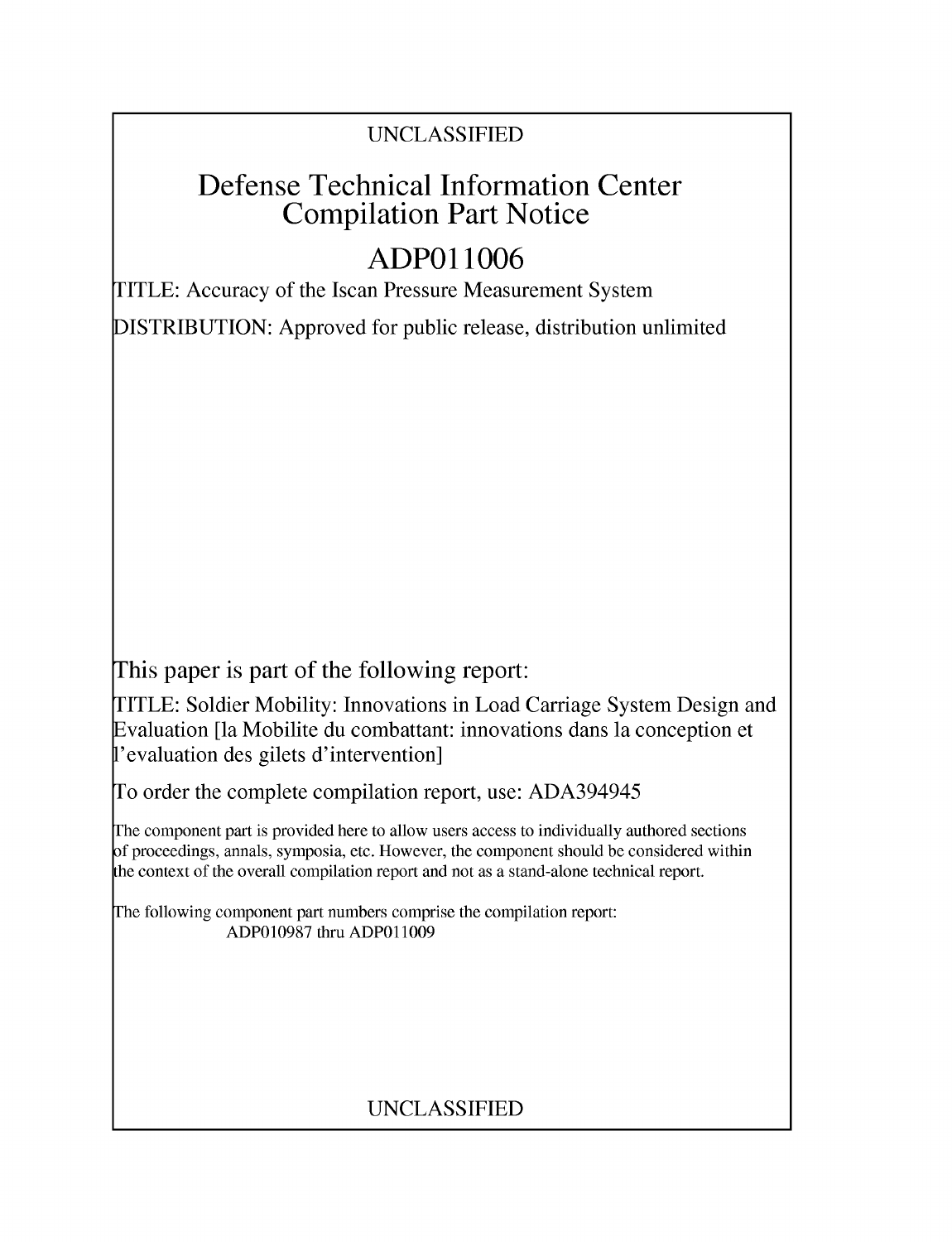### Accuracy of the Iscan Pressure Measurement System

#### David R.Wilson\*, Mark **J.** Eichler and Wilson **C.** Hayes

\*Department of Mechanical Engineering Queen's University Kingston, Ontario, CANADA, K7L 3N6

Orthopaedic Biomechanics Laboratory Beth Israel Deaconess Medical Center and Harvard Medical School, Boston, MA, USA

#### Summary

The Iscan system can be used to measure continuously changing force and pressure distribution at biomechanical interfaces. The objective of this study was to determine how accurately the Iscan system measures force and force distribution in static loading. Known absolute and relative loads were applied to Iscan sensors using custom-built indentors loaded in a servohydraulic test machine. Over the 35 trials, the mean error for the absolute measurement of force was 6.5% and the standard deviation of the error was 4.4%. The mean error in the force distribution measurement over the 25 trials was 0.86 **%** and the standard deviation of the error was 0.58%. The results suggest that, when calibration, conditioning and testing protocols are developed carefully, the Iscan system measures force and pressure distribution more accurately than Fuji Prescale film.

#### Introduction

The transmission of load across biomechanical interfaces has been studied by making measurements in cadaver specimens and mannequins loaded to simulate *in vivo* mechanics. Fuji Prescale film (Fuji, Tokyo, Japan) has been used extensively to measure contact area and pressure, from which resultant load can be determined. This transducer is limited because only the peak pressure and total area are recorded for a given load cycle.

The Iscan system (Tekscan, Boston, MA) makes dynamic measurements of pressure, force and area. The system consists of a 0.1 mm thick, flexible printed circuit sensor, an interface to a personal computer and data analysis and acquisition software. Although some performance features of the system have been assessed under certain conditions **[1,2,3],** the system's accuracy has not been characterized completely.

The objective of this study was to determine how accurately the Iscan system measures force and force distribution in static loading.

#### Methods

In all tests, the Iscan sensor was loaded in a servohydraulic testing machine (Instron 1331, Canton, MA) between sheets of 1/8" thick rubber backed on the bottom with a machined aluminum base and on the top with one of several machined aluminum indentors. Both sides of the Tekscan sensor were lubricated with water and surgical jelly to reduce shear. In all tests, a *5* s long ramp function increased the load to the desired value, where it was then held for 5 s, at which point the force measurement was recorded. Applied force was measured with a calibrated load cell (Sensotec).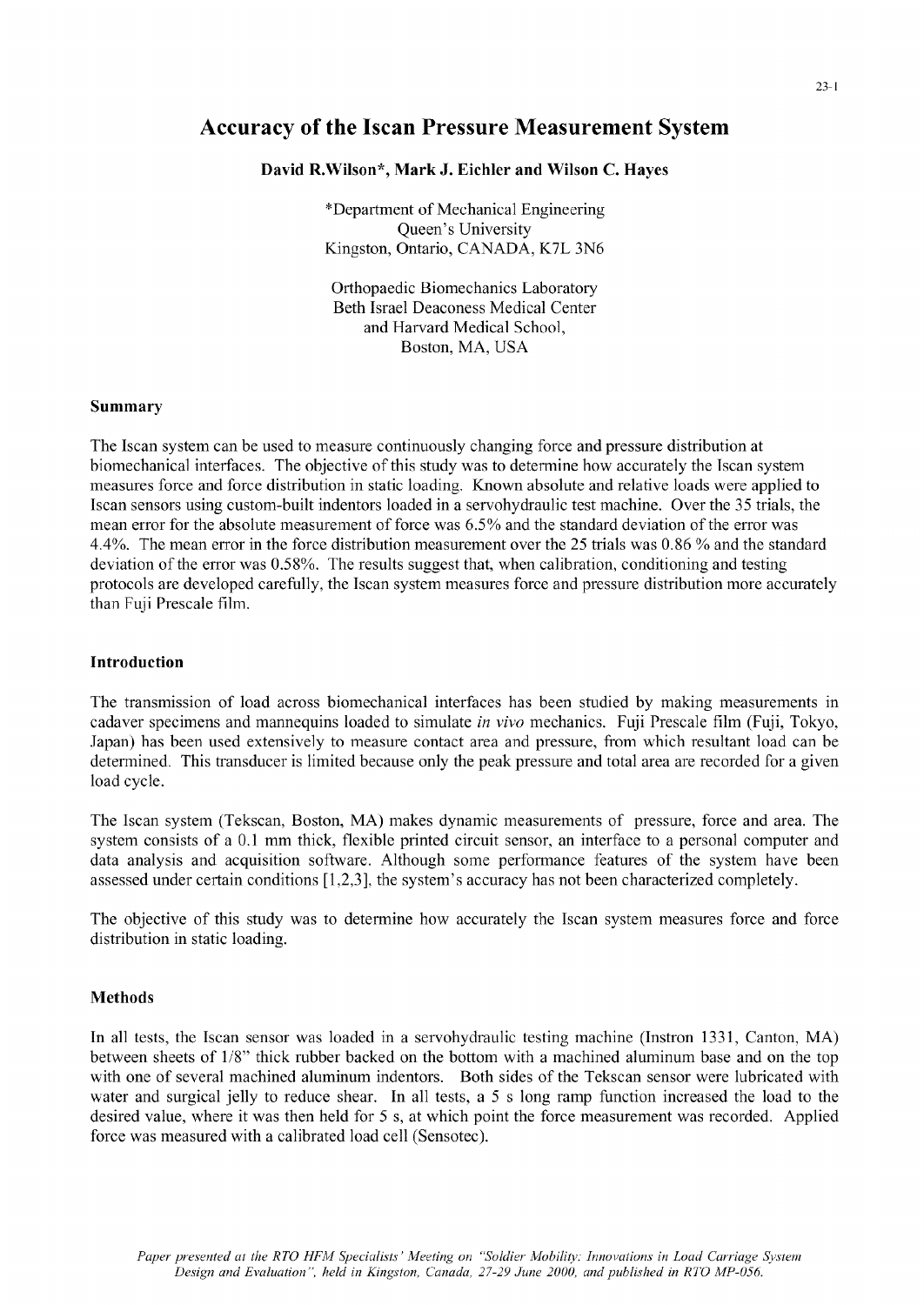Each Iscan sensor was conditioned and calibrated using a flat aluminum indentor that covered the sensor completely. The sensor was conditioned by loading it to 2.1 kN (120% of the maximum expected applied force) five times. The system was calibrated, using its preprogrammed two-point calibration routine, at 0.35 and 1.4 kN (loads corresponding to 20% and **80%** of the maximum expected load).

Force accuracy was assessed by applying loads at 7 levels corresponding to mean pressures of 1-7 MPa through a flat-ended cylindrical indentor  $(266 \text{ mm}^2)$ . Five trials were performed at each load level. Accuracy was quantified by the mean absolute difference between the Iscan measurement of force and force measured with a calibrated load cell.

Force distribution accuracy was assessed by applying a resultant load of 1000 N through two flat-ended cylindrical indentors (123 mm<sup>2</sup>) using a linkage to distribute the resultant force between the two at 5 known ratios. Five trials were performed at each load ratio. Accuracy in the relative distribution of force was defined as the difference between the applied higher force (calculated from the load cell measurement and the geometry of the linkage) and the Iscan measurement of higher force.

#### Results

Over the 35 trials, the mean error for the absolute measurement of force was 6.5% and the standard deviation of the error was 4.4 %. No relationship between applied force and measurement accuracy was evident (Figure 1).



Figure 1. Error in force measurement (average of 5 trials)

The mean error in the force distribution measurement over the 25 trials was 0.86% and the standard deviation of the error was 0.58%. No relationship between applied force and measurement accuracy was evident (Figure 2).

23-2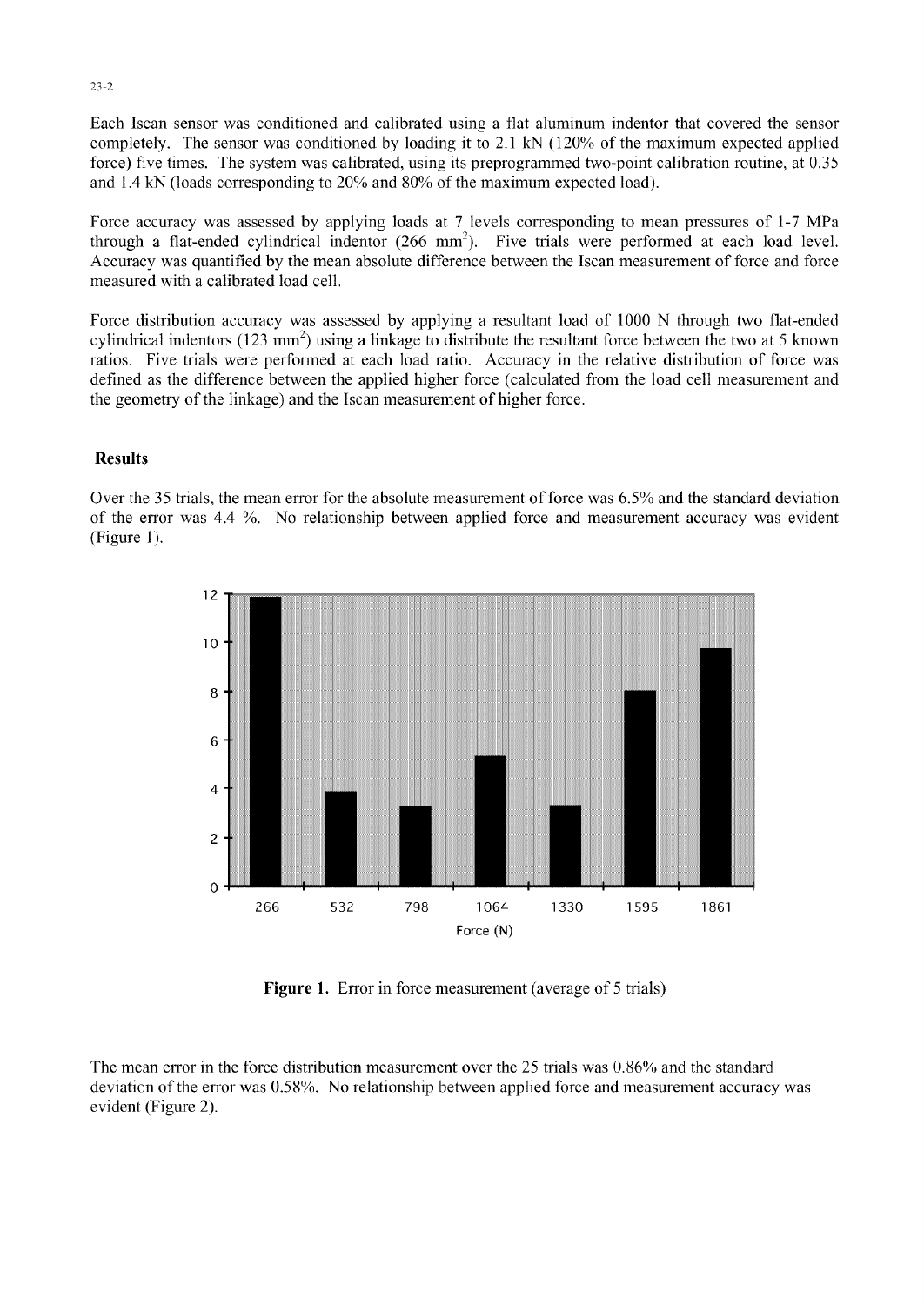

Figure 2. Error in force distribution measurement (average of 5 trials)

#### Discussion

Based on these results for the accuracy of force measurements and earlier calculations of the accuracy of Iscan area measurements **(3%)** [2], we conclude that the accuracy of the Iscan system's prediction of mean pressure is better than Fuji Film's (commonly acknowledged to be 10%).

The high accuracy of relative force distribution measurements makes the Iscan system useful in many biomechanical applications. The system can be used to study small changes in contact pressure and force distribution that could not be discerned by Fuji Film. In many applications it is more important to measure the change in contact pressure or force distribution than the absolute contact pressure or force.

It is important to note that the tests performed have been designed to minimize the effects of drift and hysteresis that the Iscan system displays **[3],** and that the accuracy with which the system measures a changing dynamic load may be substantially poorer than the static accuracy measured. One limitation of our study is that, although the compliance of a human diarthrodial joint has been approximated in these tests, the system may display different characteristics when measuring within the asymmetrical geometry and changing compliance of human joints and synthetic-human interfaces.

The Iscan system offers several advantages over Fuji Film: dynamic measurements can be made, the sensor is thinner and therefore interferes less with normal contact mechanics, and data acquisition and analysis is straightforward. Because Iscan's performance is comparable to Fuji Film's, it should be considered a valid means for measuring contact forces and force distributions at biomechanical interfaces.

#### Acknowledgements

This research was supported by a Bristol-Myers Squibb/Zimmer Institutional grant from the Orthopaedic Research and Education Foundation.